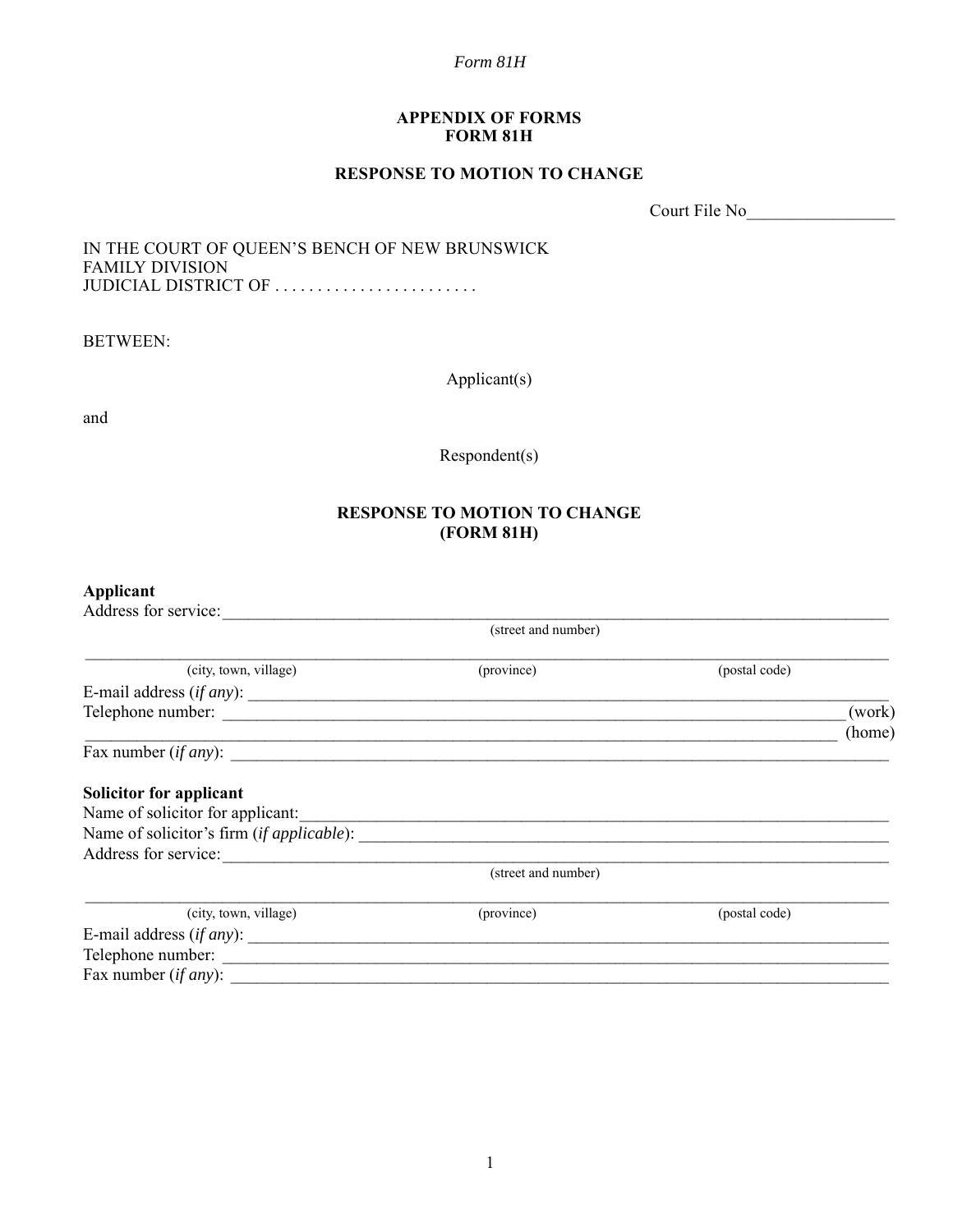### **Respondent**

| Address for service:        |                            |               |
|-----------------------------|----------------------------|---------------|
|                             | (street and number)        |               |
| (city, town, village)       | (province, state, country) | (postal code) |
|                             |                            |               |
|                             |                            | (work)        |
|                             |                            | (home)        |
| Fax number $(if any)$ :     |                            |               |
| Solicitor for respondent    |                            |               |
|                             |                            |               |
|                             |                            |               |
| Address for service:        |                            |               |
|                             | (street and number)        |               |
| (city, town, village)       | (province)                 | (postal code) |
| E-mail address $(if any)$ : |                            |               |
|                             |                            |               |
| Fax number $(if any)$ :     |                            |               |
|                             |                            |               |

## **\* NOTE: THIS FORM IS USED FOR THE FOLLOWING KINDS OF SUPPORT:**

## **(a) CHILD SUPPORT UNDER THE** *DIVORCE ACT* **OR THE** *FAMILY LAW ACT***;**

## **(b) SPOUSAL SUPPORT UNDER THE** *DIVORCE ACT***; AND**

# **(c) SUPPORT UNDER THE** *FAMILY LAW ACT* **FOR A DEPENDANT WHO IS NOT A CHILD.**

## **DECLARATION OF THE PARTY RESPONDING TO THE MOTION**

### *For proceedings under the Family Law Act*

I certify that I am aware of my duties under section 5 of the *Family Law Act*.

### *For proceedings under the Divorce Act*

I certify that I am aware of my duties under sections 7.1 to 7.5 of the *Divorce Act*.

DATED at  $\qquad \qquad$ , this  $\qquad \qquad$  day of  $\qquad \qquad$ , 20

*Signature of party responding to the motion*

 $\mathcal{L}_\text{max}$  and the contract of the contract of the contract of the contract of the contract of the contract of the contract of the contract of the contract of the contract of the contract of the contract of the contrac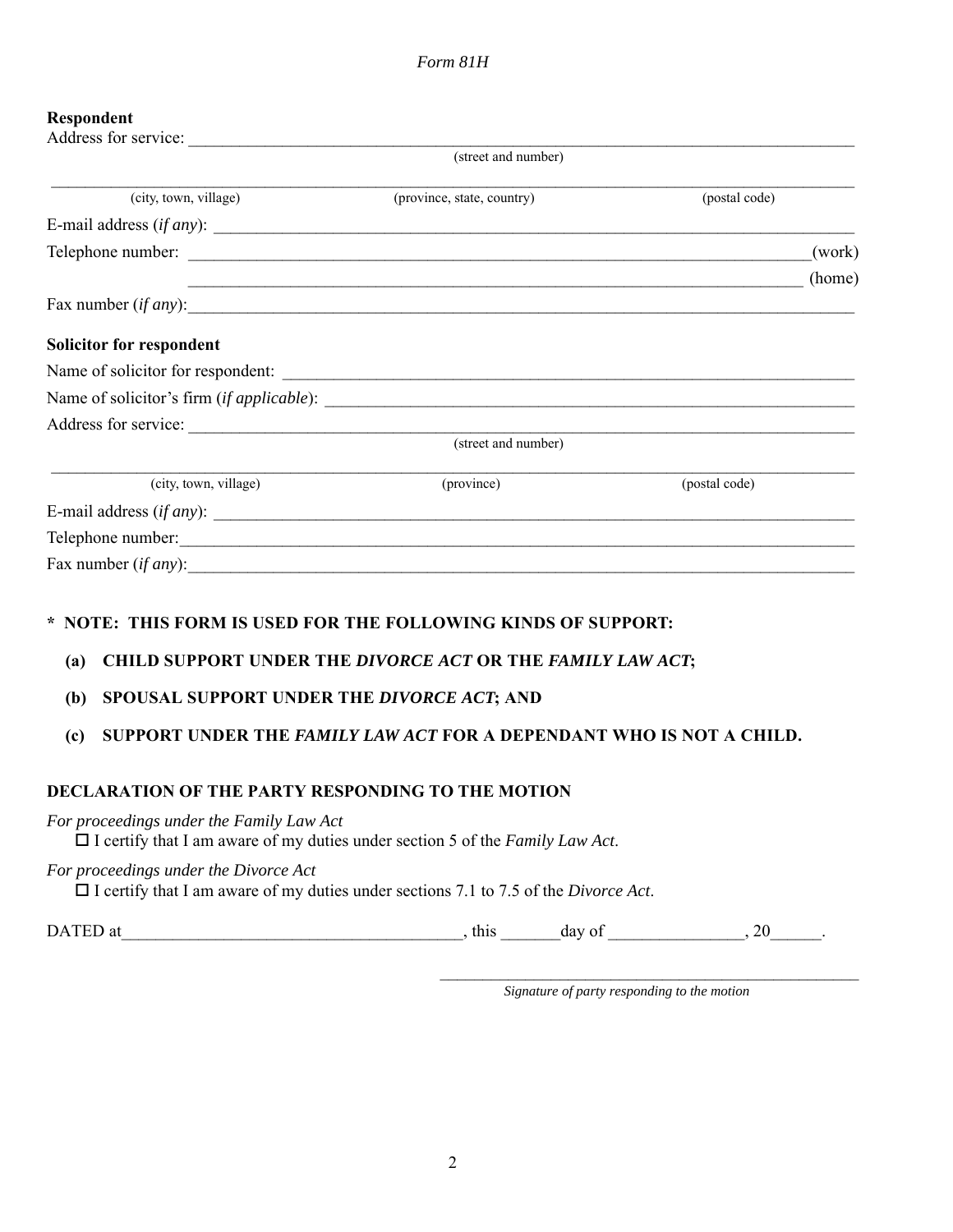|    | <b>SOLICITOR'S CERTIFICATE</b>                 |                                                                                                                                                                                                                                   |                                                                                           |                        |               |
|----|------------------------------------------------|-----------------------------------------------------------------------------------------------------------------------------------------------------------------------------------------------------------------------------------|-------------------------------------------------------------------------------------------|------------------------|---------------|
|    | My name is:                                    | <u>.</u><br>1980 - Paris Paris II, martxa eta batean eta batean eta batean eta batean eta batean eta batean eta batean eta<br>$\frac{1}{1}$ certify that $\frac{1}{1}$ have complied with the requirements of                     | and I am the solicitor for the party responding to the motion.                            |                        |               |
|    |                                                | $\Box$ section 6 of the Family Law Act.                                                                                                                                                                                           |                                                                                           |                        |               |
|    | $\Box$ section 7.7 of the <i>Divorce Act</i> . |                                                                                                                                                                                                                                   |                                                                                           |                        |               |
|    |                                                |                                                                                                                                                                                                                                   |                                                                                           |                        |               |
|    |                                                |                                                                                                                                                                                                                                   |                                                                                           |                        |               |
|    |                                                |                                                                                                                                                                                                                                   |                                                                                           | Signature of Solicitor |               |
|    |                                                |                                                                                                                                                                                                                                   |                                                                                           |                        |               |
|    |                                                |                                                                                                                                                                                                                                   | PART 1 - GENERAL INFORMATION                                                              |                        |               |
|    |                                                |                                                                                                                                                                                                                                   |                                                                                           |                        |               |
|    |                                                |                                                                                                                                                                                                                                   |                                                                                           |                        |               |
|    | I live in:                                     |                                                                                                                                                                                                                                   |                                                                                           |                        |               |
|    | (city, town, village)                          |                                                                                                                                                                                                                                   | (province, state, country)                                                                |                        | (postal code) |
|    |                                                | and I make oath (or solemnly affirm) that the following is true:                                                                                                                                                                  |                                                                                           |                        |               |
|    |                                                |                                                                                                                                                                                                                                   |                                                                                           |                        |               |
| 1. | I am the                                       | $\Box$ applicant                                                                                                                                                                                                                  | $\Box$ respondent                                                                         |                        |               |
| 2. | I am the                                       | $\Box$ support payer                                                                                                                                                                                                              |                                                                                           |                        |               |
|    |                                                | $\square$ support recipient                                                                                                                                                                                                       |                                                                                           |                        |               |
|    |                                                |                                                                                                                                                                                                                                   |                                                                                           |                        |               |
| 3. | ப                                              | I agree with the information set out in sections 1 to 8 of the Change Information Form (Form 81G), dated<br><u> 1989 - Johann Barn, mars and de Branch Barn, mars and de Branch Barn, mars and de Branch Barn, mars and de Br</u> |                                                                                           |                        |               |
|    | □                                              | I agree with the information set out in sections 1 to 8 of the Change Information Form (Form 81G), dated                                                                                                                          |                                                                                           |                        |               |
|    |                                                | you do not agree and attach any documents that support your position.)                                                                                                                                                            | $\overline{\phantom{a}}$ , EXCEPT as follows: (Give details of the information with which |                        |               |
|    |                                                |                                                                                                                                                                                                                                   |                                                                                           |                        |               |
| 4. | ப                                              | I agree with the claims made by (name of person bringing the motion to change)                                                                                                                                                    |                                                                                           |                        |               |
|    |                                                |                                                                                                                                                                                                                                   |                                                                                           |                        |               |
|    | □                                              | I disagree with the claims made by (name of person bringing the motion to change)                                                                                                                                                 |                                                                                           |                        |               |
|    |                                                |                                                                                                                                                                                                                                   |                                                                                           |                        |               |
|    |                                                |                                                                                                                                                                                                                                   |                                                                                           |                        |               |

**5.**  $\Box$  I request that the motion to change (except for the parts with which I agree) be dismissed with costs.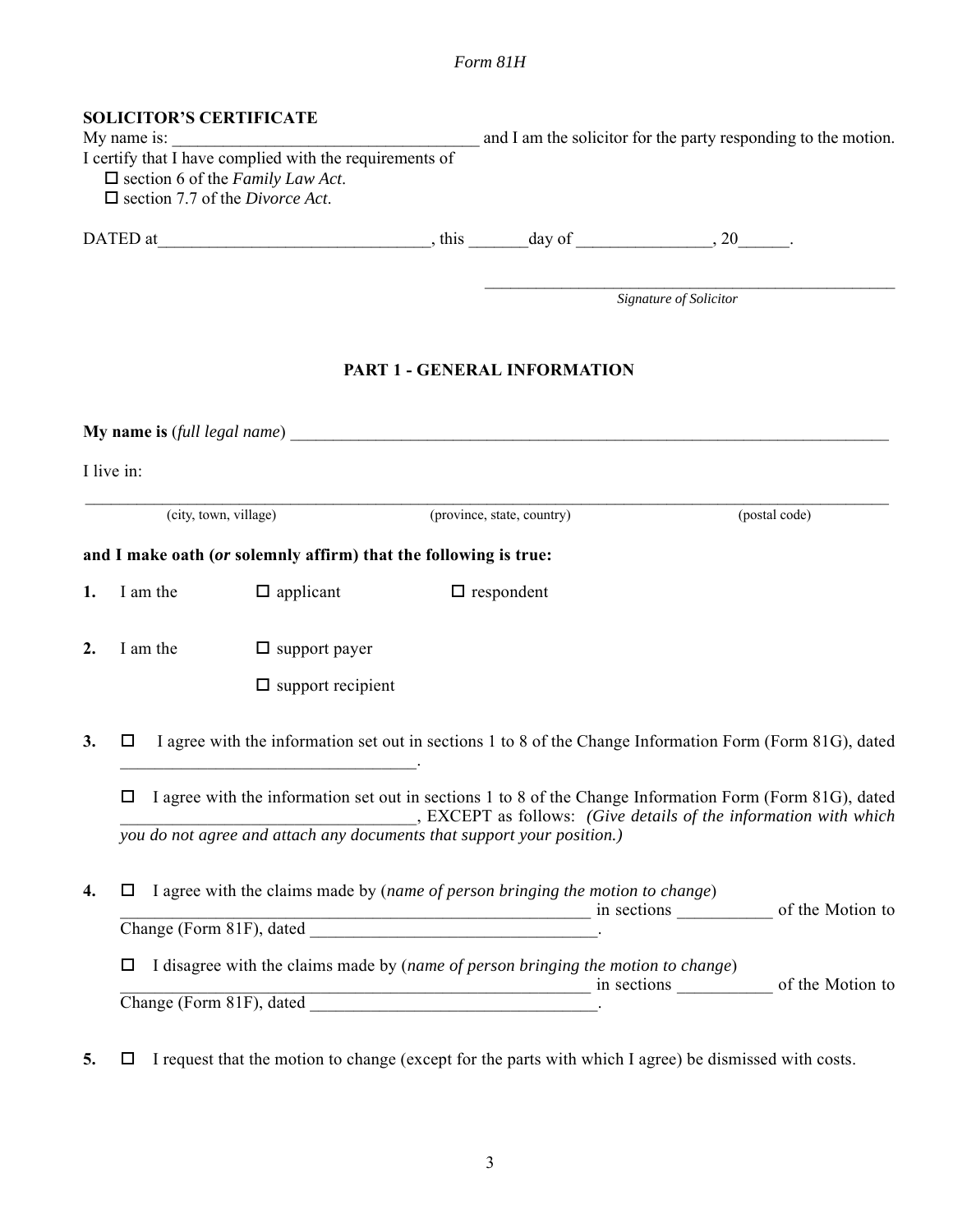## **CLAIM BY PARTY RESPONDING TO THE MOTION**

*(Complete only if you are requesting the court to change the existing order or support agreement.)*

**6.**  $\Box$  I am requesting the court to make a change of my own, the details of which are set out below:

### **PARENTING TIME/DECISION-MAKING RESPONSIBILITY** *(Complete only if you are requesting a change to a parenting order.)*

**7.** I request that (*name(s) of party(ies)*) have parenting time and decision-making responsibility allocated under a parenting order with respect to the following child(ren):

| Name of Child | <b>Birth Date</b> | <b>Parenting Time/</b><br><b>Decision-making Arrangements</b> |
|---------------|-------------------|---------------------------------------------------------------|
|               |                   |                                                               |
|               |                   |                                                               |
|               |                   |                                                               |
|               |                   |                                                               |
|               |                   |                                                               |

**8.** I request that (*name(s) of party(ies)*) \_\_\_\_\_\_\_\_\_\_\_\_\_\_\_\_\_\_\_\_\_\_\_\_\_\_\_\_\_\_\_\_\_\_\_\_ have parenting time allocated under a parenting order with respect to the following child(ren):

| Name of Child | <b>Birth Date</b> | <b>Parenting Time Arrangements</b> |
|---------------|-------------------|------------------------------------|
|               |                   |                                    |
|               |                   |                                    |
|               |                   |                                    |
|               |                   |                                    |
|               |                   |                                    |

**OR**

\_\_\_\_\_\_\_\_\_\_\_\_\_\_\_\_\_\_\_\_\_\_\_\_\_\_\_\_\_\_\_\_\_\_\_\_\_\_\_\_\_\_\_\_\_\_\_\_\_\_\_\_\_\_\_\_\_\_\_\_\_\_\_\_\_\_\_\_\_\_

**9.** I request that (*name(s) of party(ies)*)

and  $\frac{1}{\sqrt{2}}$ 

have shared parenting time and shared decision-making responsibility allocated under a parenting order with respect to the following child(ren):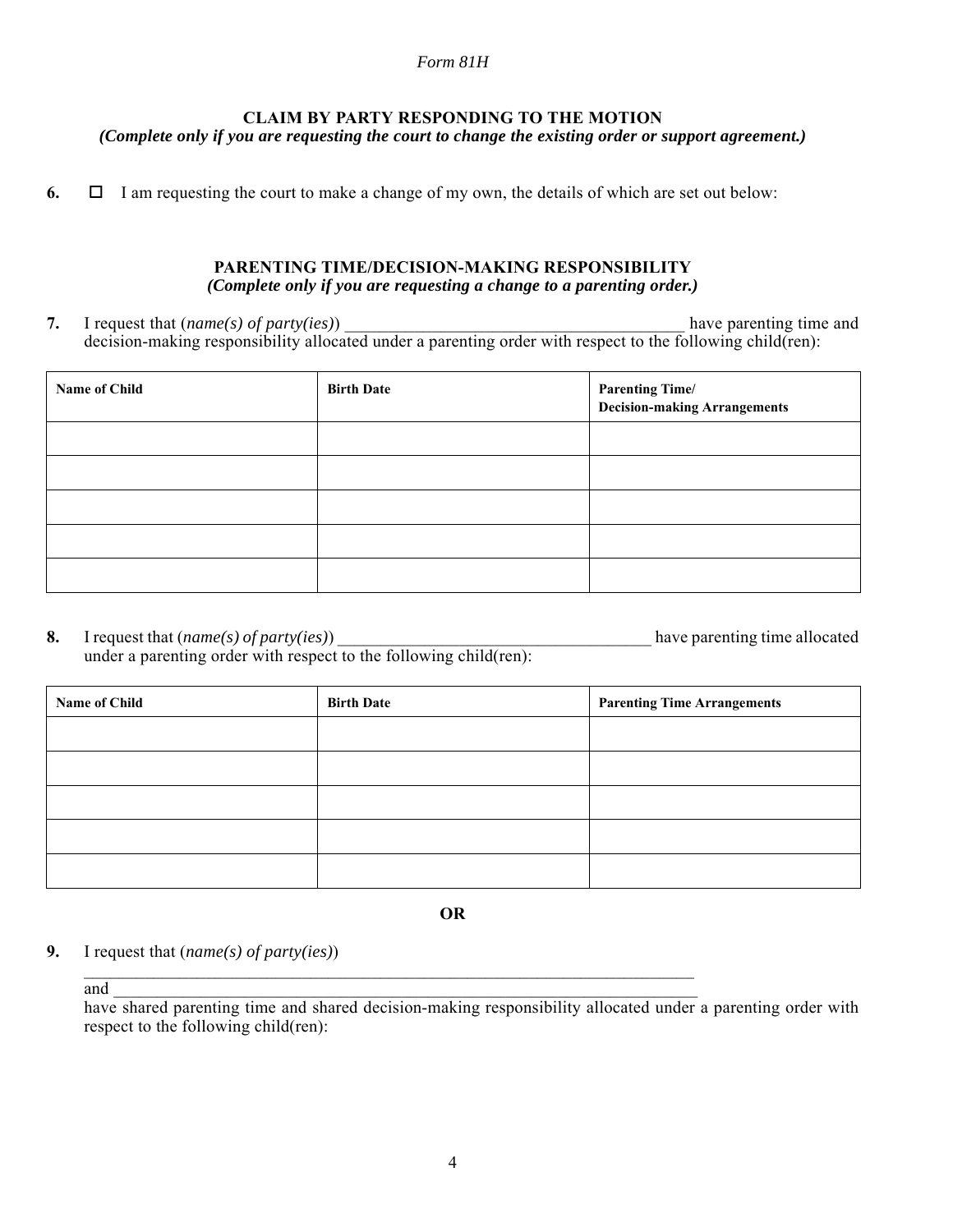| <b>Name of Child</b> | <b>Birth Date</b> | <b>Shared Parenting Time /</b><br><b>Decision-making Arrangements</b> |
|----------------------|-------------------|-----------------------------------------------------------------------|
|                      |                   |                                                                       |
|                      |                   |                                                                       |
|                      |                   |                                                                       |
|                      |                   |                                                                       |
|                      |                   |                                                                       |

- **10.** I request the following living / parenting time arrangements for the child(ren): *(name(s) and birth date(s) of child(ren))*
- **11.** The order I am requesting the court to make is in the best interests of the child(ren) for the following reasons: *(Give details.)*

### **Other Court Proceedings**

**12.** If you are applying for a parenting order, a contact order, or an order for child support, spousal support or support for a dependant who is not a child, you will need to tell the court about:

- any criminal or child protection cases or orders that involve you or the other party to the proceeding, or
- any restraining or protection orders or applications against one of you.

The judge will use this information to help ensure that any orders made in this court proceeding do not conflict with other orders or proceedings.

The following are all other court proceedings involving one or both parties to this proceeding or any of the children: *(Give the name of the court, the court file number, the kind of order the court was asked to make and what order, if any, the court made. If the proceeding is not yet completed, give its current status.)*

 $\mathcal{L}_\mathcal{L} = \mathcal{L}_\mathcal{L} = \mathcal{L}_\mathcal{L} = \mathcal{L}_\mathcal{L} = \mathcal{L}_\mathcal{L} = \mathcal{L}_\mathcal{L} = \mathcal{L}_\mathcal{L} = \mathcal{L}_\mathcal{L} = \mathcal{L}_\mathcal{L} = \mathcal{L}_\mathcal{L} = \mathcal{L}_\mathcal{L} = \mathcal{L}_\mathcal{L} = \mathcal{L}_\mathcal{L} = \mathcal{L}_\mathcal{L} = \mathcal{L}_\mathcal{L} = \mathcal{L}_\mathcal{L} = \mathcal{L}_\mathcal{L}$  $\mathcal{L}_\mathcal{L} = \mathcal{L}_\mathcal{L} = \mathcal{L}_\mathcal{L} = \mathcal{L}_\mathcal{L} = \mathcal{L}_\mathcal{L} = \mathcal{L}_\mathcal{L} = \mathcal{L}_\mathcal{L} = \mathcal{L}_\mathcal{L} = \mathcal{L}_\mathcal{L} = \mathcal{L}_\mathcal{L} = \mathcal{L}_\mathcal{L} = \mathcal{L}_\mathcal{L} = \mathcal{L}_\mathcal{L} = \mathcal{L}_\mathcal{L} = \mathcal{L}_\mathcal{L} = \mathcal{L}_\mathcal{L} = \mathcal{L}_\mathcal{L}$  $\mathcal{L}_\mathcal{L} = \mathcal{L}_\mathcal{L} = \mathcal{L}_\mathcal{L} = \mathcal{L}_\mathcal{L} = \mathcal{L}_\mathcal{L} = \mathcal{L}_\mathcal{L} = \mathcal{L}_\mathcal{L} = \mathcal{L}_\mathcal{L} = \mathcal{L}_\mathcal{L} = \mathcal{L}_\mathcal{L} = \mathcal{L}_\mathcal{L} = \mathcal{L}_\mathcal{L} = \mathcal{L}_\mathcal{L} = \mathcal{L}_\mathcal{L} = \mathcal{L}_\mathcal{L} = \mathcal{L}_\mathcal{L} = \mathcal{L}_\mathcal{L}$  $\mathcal{L}_\mathcal{L} = \mathcal{L}_\mathcal{L} = \mathcal{L}_\mathcal{L} = \mathcal{L}_\mathcal{L} = \mathcal{L}_\mathcal{L} = \mathcal{L}_\mathcal{L} = \mathcal{L}_\mathcal{L} = \mathcal{L}_\mathcal{L} = \mathcal{L}_\mathcal{L} = \mathcal{L}_\mathcal{L} = \mathcal{L}_\mathcal{L} = \mathcal{L}_\mathcal{L} = \mathcal{L}_\mathcal{L} = \mathcal{L}_\mathcal{L} = \mathcal{L}_\mathcal{L} = \mathcal{L}_\mathcal{L} = \mathcal{L}_\mathcal{L}$  $\mathcal{L}_\mathcal{L} = \mathcal{L}_\mathcal{L} = \mathcal{L}_\mathcal{L} = \mathcal{L}_\mathcal{L} = \mathcal{L}_\mathcal{L} = \mathcal{L}_\mathcal{L} = \mathcal{L}_\mathcal{L} = \mathcal{L}_\mathcal{L} = \mathcal{L}_\mathcal{L} = \mathcal{L}_\mathcal{L} = \mathcal{L}_\mathcal{L} = \mathcal{L}_\mathcal{L} = \mathcal{L}_\mathcal{L} = \mathcal{L}_\mathcal{L} = \mathcal{L}_\mathcal{L} = \mathcal{L}_\mathcal{L} = \mathcal{L}_\mathcal{L}$ 

### **CHILD SUPPORT UNDER** *THE DIVORCE ACT* **OR** *THE FAMILY LAW ACT (Complete this portion only if you are requesting a change in child support)*

- **13.** I am asking to change the child support in the agreement/order because:
	- $\Box$  The agreement/order was made before the applicable Child Support Guidelines came into effect.
	- The following change in circumstances has taken place: *(Give details of change in circumstances.)*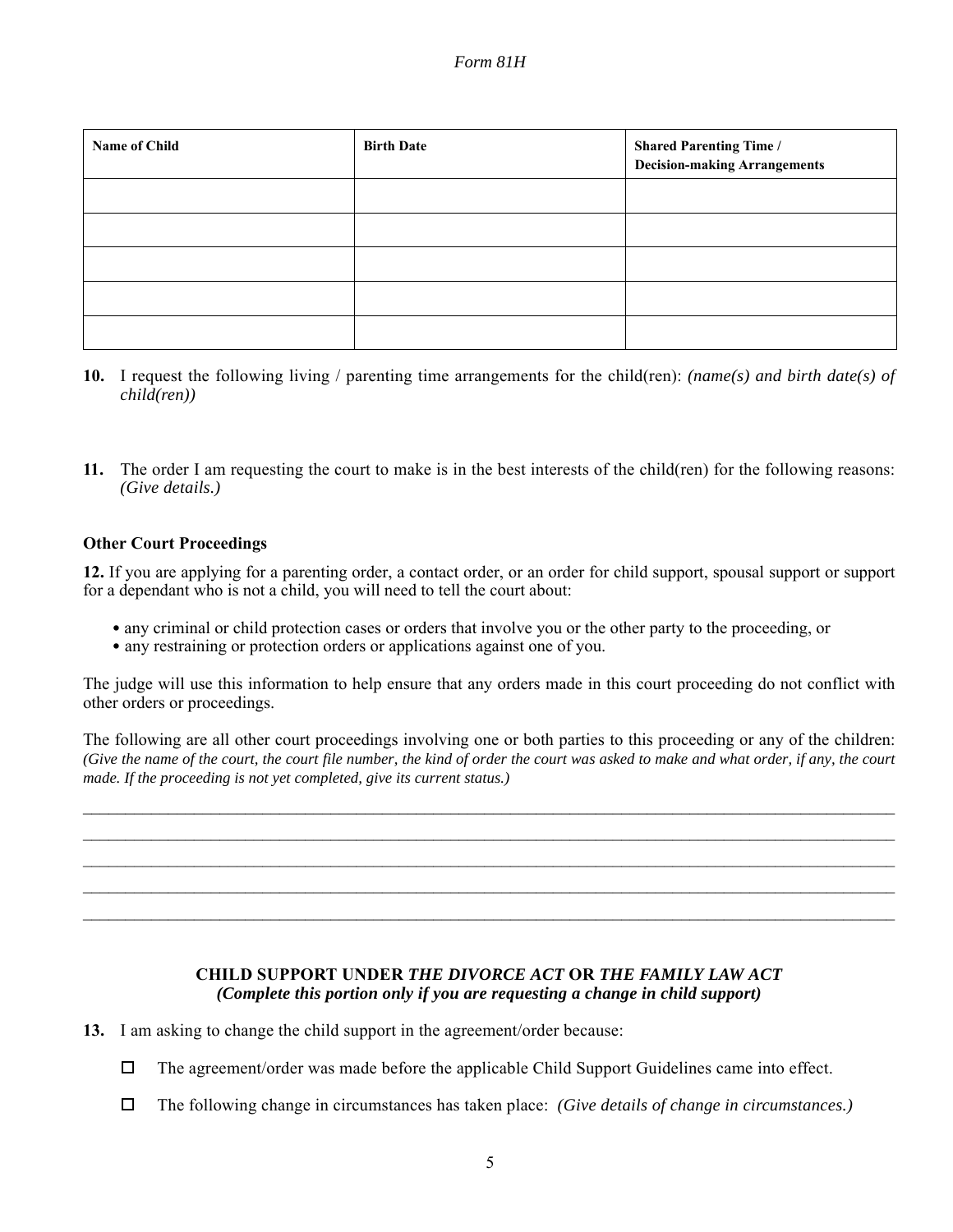$\Box$  The parties agree to the termination of the support agreement/order, dated, so the following child(ren): *(name(s) and birth date(s) of child(ren))*

 $\mathcal{L}_\mathcal{L} = \{ \mathcal{L}_\mathcal{L} = \{ \mathcal{L}_\mathcal{L} = \{ \mathcal{L}_\mathcal{L} = \{ \mathcal{L}_\mathcal{L} = \{ \mathcal{L}_\mathcal{L} = \{ \mathcal{L}_\mathcal{L} = \{ \mathcal{L}_\mathcal{L} = \{ \mathcal{L}_\mathcal{L} = \{ \mathcal{L}_\mathcal{L} = \{ \mathcal{L}_\mathcal{L} = \{ \mathcal{L}_\mathcal{L} = \{ \mathcal{L}_\mathcal{L} = \{ \mathcal{L}_\mathcal{L} = \{ \mathcal{L}_\mathcal{$ 

as of (*date*) example 2 and  $\theta$  and  $\theta$  and  $\theta$  and  $\theta$  are  $\theta$  and  $\theta$  are  $\theta$  and  $\theta$  are  $\theta$  and  $\theta$  are  $\theta$  and  $\theta$  are  $\theta$  and  $\theta$  are  $\theta$  and  $\theta$  are  $\theta$  and  $\theta$  are  $\theta$  and  $\theta$  are  $\theta$  and  $\theta$ 

Other: *(Give details.)*

**14.** I request that the child support be changed as follows:

 The agreement/order for child support, dated \_\_\_\_\_\_\_\_\_\_\_\_\_\_\_\_\_\_\_\_, be terminated for the following child(ren): *(name(s) and birth date(s) of child(ren))*

 $\mathcal{L}_\mathcal{L} = \{ \mathcal{L}_\mathcal{L} = \{ \mathcal{L}_\mathcal{L} = \{ \mathcal{L}_\mathcal{L} = \{ \mathcal{L}_\mathcal{L} = \{ \mathcal{L}_\mathcal{L} = \{ \mathcal{L}_\mathcal{L} = \{ \mathcal{L}_\mathcal{L} = \{ \mathcal{L}_\mathcal{L} = \{ \mathcal{L}_\mathcal{L} = \{ \mathcal{L}_\mathcal{L} = \{ \mathcal{L}_\mathcal{L} = \{ \mathcal{L}_\mathcal{L} = \{ \mathcal{L}_\mathcal{L} = \{ \mathcal{L}_\mathcal{$ 

effective on (*date*) .

□ Based on the payer's annual income of \$ , (*name of party*) pay child support to (*name of party*) and in the amount of \$ are per month for the following child(ren): *(name(s) and birth date(s) of child(ren))*

 $\mathcal{L}_\mathcal{L} = \mathcal{L}_\mathcal{L} = \mathcal{L}_\mathcal{L} = \mathcal{L}_\mathcal{L} = \mathcal{L}_\mathcal{L} = \mathcal{L}_\mathcal{L} = \mathcal{L}_\mathcal{L} = \mathcal{L}_\mathcal{L} = \mathcal{L}_\mathcal{L} = \mathcal{L}_\mathcal{L} = \mathcal{L}_\mathcal{L} = \mathcal{L}_\mathcal{L} = \mathcal{L}_\mathcal{L} = \mathcal{L}_\mathcal{L} = \mathcal{L}_\mathcal{L} = \mathcal{L}_\mathcal{L} = \mathcal{L}_\mathcal{L}$ 

with payments to begin on (*date*) example.

 $\Box$  This amount is the table amount listed in the Child Support Guidelines.

 $\Box$  This amount is different than the table amount listed in the Child Support Guidelines. *(If this box is checked, you must complete section 15.)*

 Starting on (*date*) \_\_\_\_\_\_\_\_\_\_\_\_\_\_\_\_\_\_\_\_\_, (*name of party*)\_\_\_\_\_\_\_\_\_\_\_\_\_\_\_\_\_\_\_\_\_\_\_\_\_\_\_\_\_\_ pay to (*name of party*) for the amount of \$ following special or extraordinary expenses:

| <b>Child's Name</b> | <b>Type of Expense</b> | <b>Total Amount of</b><br><b>Expense</b> | <b>Payer's Share</b> | <b>Terms of Payment</b><br>(frequency of payment,<br>date due, etc.) |
|---------------------|------------------------|------------------------------------------|----------------------|----------------------------------------------------------------------|
|                     |                        |                                          |                      |                                                                      |
|                     |                        |                                          |                      |                                                                      |
|                     |                        |                                          |                      |                                                                      |
|                     |                        |                                          |                      |                                                                      |
|                     |                        |                                          | ⊋                    |                                                                      |

Other: *(Give details.)*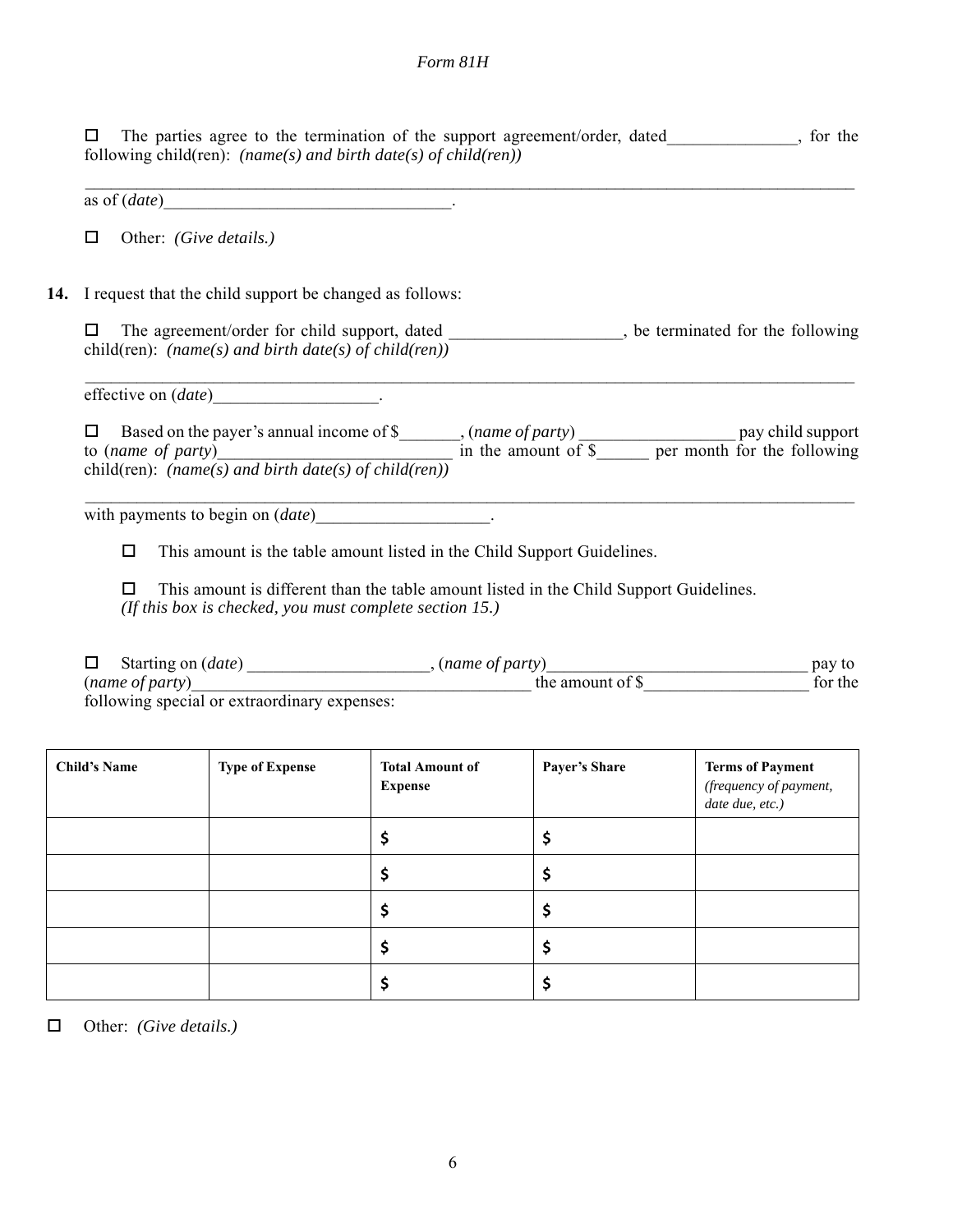**15.** I am requesting that child support be changed to an amount that is different than the table amount listed in the Child Support Guidelines. The reason(s) for my request is/are that:

 $\Box$  The parties agree to a different amount. I have attached a separate sheet to this form that explains why this is an appropriate amount of child support.

 The parties have shared parenting time with respect to the child(ren). *(The payer has a child not less than 40% of the time.)*

 $\Box$  I have attached a separate sheet to this form that compares the table amounts from the Child Support Guidelines for each of the parties and shows the increased cost of the shared parenting time arrangements, as well as the financial circumstances of each party and of each child for whom support is claimed.

 $\Box$  The parties agree to this arrangement and I have attached a separate sheet to this form that explains why this is an appropriate amount of child support.

 Each party has a majority of the parenting time with respect to one or more of the children. (*Each party has a child more than 60% of the time.*) I have attached a separate sheet to this form that calculates the difference between the amount that each party would otherwise pay to the other under the Child Support Guidelines.

 $\Box$  A child is 19 or more years old and I have attached to this form a separate sheet that calculates the amount of support for this child.

 $\Box$  A child contributes to his/her own support and I have attached to this form a separate sheet that shows the amount of the child's own income and/or assets.

 $\Box$  The payer's annual income is over \$150,000 and I have attached to this form a separate sheet that calculates the amount of support that I want to be included in an order.

□ Under the agreement/order, (*name(s)* of child(ren)) is/are the subject of special provisions that I have detailed on a separate sheet that I have attached to this form.

 $\Box$  The payer stands in the place of a parent to (*name(s) of child(ren)* and I have attached to this form a separate sheet that gives the details of another parent's duty to pay support for this/these child(ren), as well as the details of the calculation of the amount of support requested.

 $\Box$  The amount listed in the Child Support Guidelines would cause undue hardship to me or to the child(ren) for whom support is claimed. I have attached to this form a separate sheet that compares the standards of living of the parties and calculates the amount of support that should be paid.

### **16.** I request that the outstanding child support owed be paid as follows:

| $\Box$ The child support owed to ( <i>name of recipient</i> ) | be fixed at \$ | as |
|---------------------------------------------------------------|----------------|----|
| of $(data)$                                                   |                |    |

 (*Name of payer*)\_\_\_\_\_\_\_\_\_\_\_\_\_\_\_\_\_\_\_\_\_\_\_\_\_\_\_\_\_\_\_\_\_\_\_\_\_\_\_\_\_\_\_\_\_\_\_ pay to (*name of recipient*) the amount of \$ per month, with payments to begin on (*date*) until the full amount owing is paid.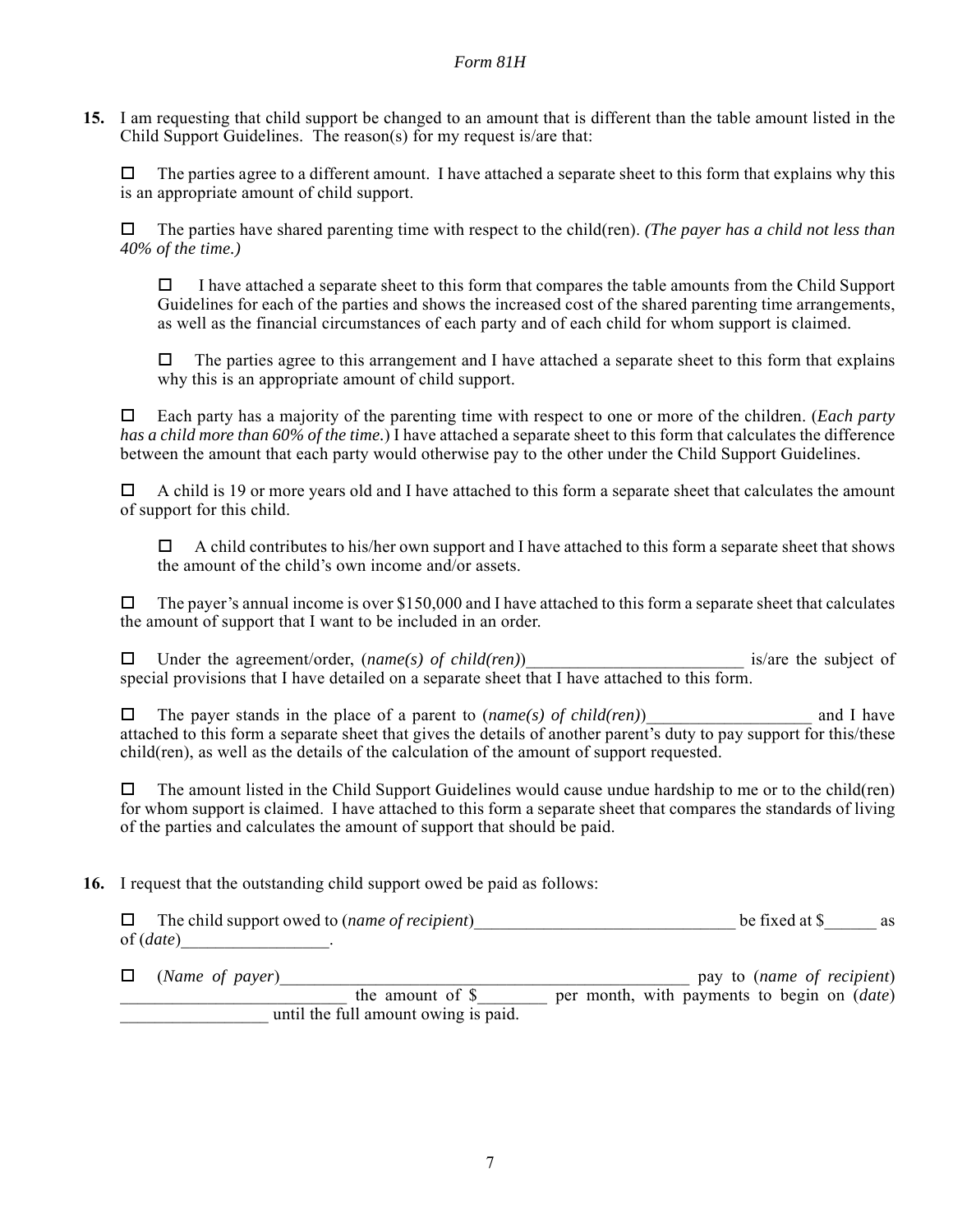|  | SPOUSAL SUPPORT UNDER THE DIVORCE ACT                              |  |  |
|--|--------------------------------------------------------------------|--|--|
|  | (Complete only if you are asking for a change in spousal support.) |  |  |

|  |  | 17. I am requesting a change to the spousal support in the agreement/order because: |  |
|--|--|-------------------------------------------------------------------------------------|--|
|  |  |                                                                                     |  |

The following change in circumstances has taken place: *(Give details of change in circumstances.)*

|           | Spousal support should no longer be paid as of <i>(date)</i>         | for the following reasons: (Give |       |
|-----------|----------------------------------------------------------------------|----------------------------------|-------|
| details.) |                                                                      |                                  |       |
|           | The parties consent to the termination of the agreement/order, dated |                                  | as of |
| (data)    |                                                                      |                                  |       |

Other: *(Specify.)*

**18.** I request that the spousal support be changed as follows:

 The agreement/order, dated \_\_\_\_\_\_\_\_\_\_\_\_\_\_\_\_\_\_\_\_\_\_\_\_\_\_\_\_\_\_, be terminated effective on (*date*)  $\mathcal{L}$ 

 $\Box$  (*Name of party*) pay to (*name of party*) the amount of \$ per month, effective on (*date*)

Other: *(Give details of the order you are requesting the court to make.)*

**19.** I request that the outstanding spousal support owed be paid as follows:

|        | $\Box$ The spousal support owed to ( <i>name of recipient</i> ) |  | be fixed at \$ | as of |
|--------|-----------------------------------------------------------------|--|----------------|-------|
| (data) |                                                                 |  |                |       |

 (*Name of payer*)\_\_\_\_\_\_\_\_\_\_\_\_\_\_\_\_\_\_\_\_\_\_\_\_\_\_\_\_\_\_\_\_\_\_\_\_\_\_\_\_\_\_\_\_\_\_\_ pay to (*name of recipient*) \_\_\_\_\_\_\_\_\_\_\_\_\_\_\_\_\_\_\_\_\_\_\_\_\_\_ the amount of \$\_\_\_\_\_\_\_\_ per month, with payments to begin on (*date*) until the full amount owing is paid.

### **SUPPORT UNDER THE** *FAMILY LAW ACT* **FOR A DEPENDANT WHO IS NOT A CHILD** *(Complete only if you are asking for a change in support.)*

**20.** I am requesting a change to the support for a dependant in the agreement/order because:

The following change in circumstances has taken place: *(Give details of change in circumstances.)*

 The support should no longer be paid as of (*date*)\_\_\_\_\_\_\_\_\_\_\_\_\_\_ for the following reasons: *(Give details.)*

 $\square$  The parties consent to the termination of the agreement/order, dated , as of (*date*)\_\_\_\_\_\_\_\_\_\_\_\_\_.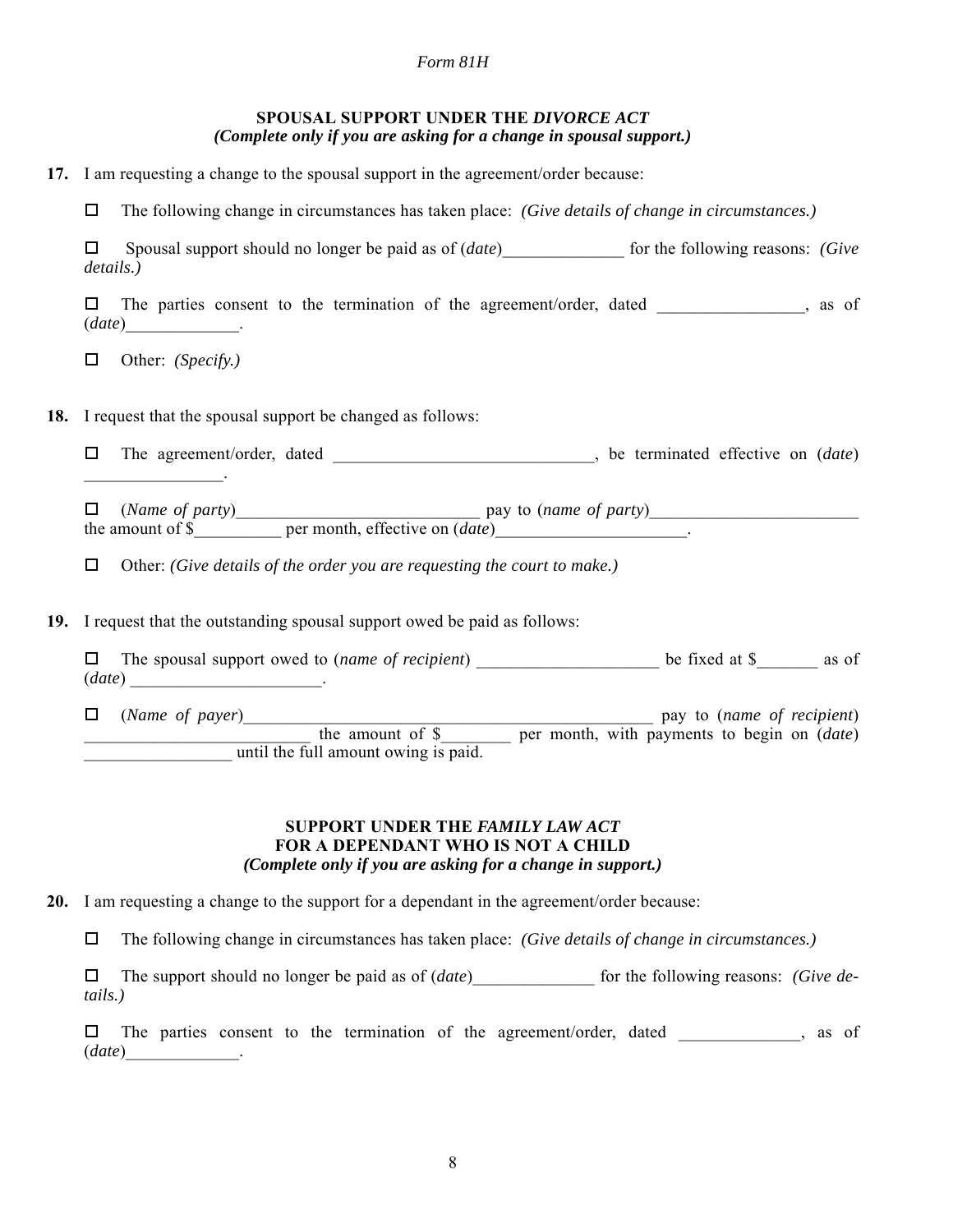Other: *(Specify.)*

**21.** I request that the support for a dependant be changed as follows:

The agreement/order, dated \_\_\_\_\_\_\_\_\_\_\_\_\_\_\_\_\_\_, be terminated effective on (*date*) \_\_\_\_\_\_\_\_\_\_\_\_\_\_\_\_.

| $\Box$ (Name of party) |     |        |      |     | pay to ( <i>name of</i> |  |
|------------------------|-----|--------|------|-----|-------------------------|--|
| <i>party</i> )         | the | amount | - of | per | month, effective on     |  |
| (data)                 |     |        |      |     |                         |  |

Other: *(Give details of the order you are requesting the court to make.)*

**22.** I request that the outstanding support owed to a dependant be paid as follows:

 The support owed to (*name of recipient*) \_\_\_\_\_\_\_\_\_\_\_\_\_\_\_\_\_\_\_\_\_\_\_\_\_\_ be fixed at \$\_\_\_\_\_\_\_ as of (*date*)  $\mathcal{L}_\text{max}$  and  $\mathcal{L}_\text{max}$  and  $\mathcal{L}_\text{max}$ 

 (*Name of payer*)\_\_\_\_\_\_\_\_\_\_\_\_\_\_\_\_\_\_\_\_\_\_\_\_\_\_\_\_\_\_\_\_\_\_\_\_\_\_\_\_\_\_\_\_ pay to (*name of recipient*) \_\_\_\_\_\_\_\_\_\_\_\_\_\_\_\_\_\_\_\_\_\_\_\_\_ the amount of \$\_\_\_\_\_\_\_\_ per month, with payments to begin on (*date*) until the full amount owing is paid.

## **OTHER** *(Complete if applicable.)*

23. I ask that the term of the order of **Example 23.** Judge of The Court of Queen's Bench of New Brunswick, dated  $\qquad \qquad$ , for (*Give details*.) be changed as follows: *(Give details of the order you are requesting the court to make.)*

**24.** I request the court to make the order set out in section 23 for the following reasons:

**25.** I request the court to make the following additional order:

**26.** I request the court to make the order set out in section 25 for the following reasons:

| <b>SWORN TO</b><br>(or SOLEMNLY<br><b>AFFIRMED)</b> |  |
|-----------------------------------------------------|--|
| before me                                           |  |
| at                                                  |  |
| in the Province, State or Country                   |  |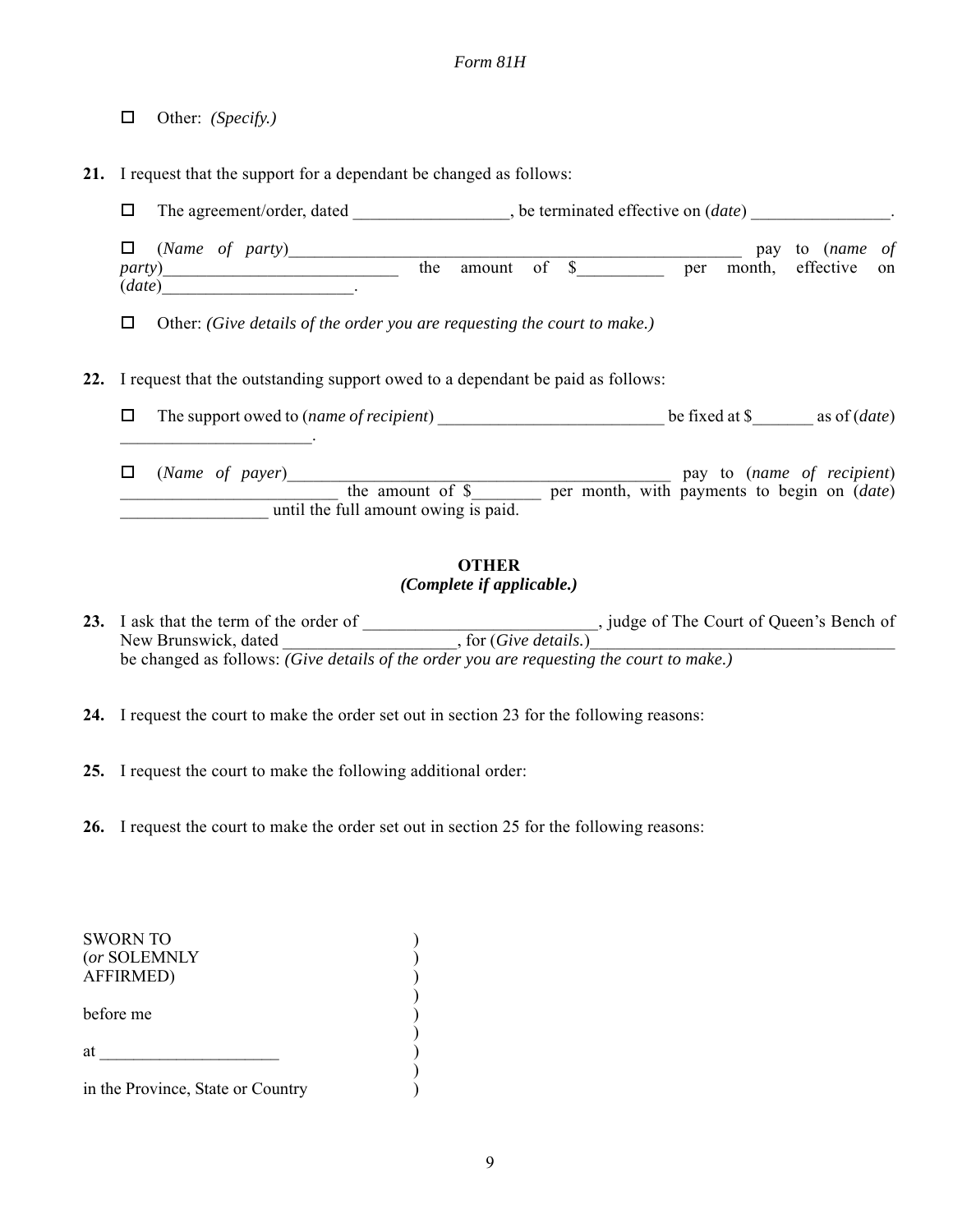



### **PART 2 - INFORMATION FROM SUPPORT PAYER**

### **DO NOT COMPLETE THIS PART IF THE PARTIES ARE ONLY CONSENTING TO TERMINATE A SUPPORT OBLIGATION OR IF THE MOTION TO CHANGE DOES NOT INCLUDE A CLAIM TO CHANGE CHILD SUPPORT**

 $Mv$  name is *(full legal name)* 

**I live in:**

(city, town, village) (province, state, country) (postal code)

**and I make oath (***or* **solemnly affirm) that the following is true:**

 $\mathcal{L}_\mathcal{L} = \{ \mathcal{L}_\mathcal{L} = \{ \mathcal{L}_\mathcal{L} = \{ \mathcal{L}_\mathcal{L} = \{ \mathcal{L}_\mathcal{L} = \{ \mathcal{L}_\mathcal{L} = \{ \mathcal{L}_\mathcal{L} = \{ \mathcal{L}_\mathcal{L} = \{ \mathcal{L}_\mathcal{L} = \{ \mathcal{L}_\mathcal{L} = \{ \mathcal{L}_\mathcal{L} = \{ \mathcal{L}_\mathcal{L} = \{ \mathcal{L}_\mathcal{L} = \{ \mathcal{L}_\mathcal{L} = \{ \mathcal{L}_\mathcal{$ 

**27.** I am the support payer in this proceeding.

- **28.** I have attached the following financial information about myself:
	- (a) a copy of every personal income tax return that I filed with the Canada Revenue Agency for the 3 most recent taxation years;
	- (b) a copy of every notice of assessment and re-assessment from the Canada Revenue Agency of those returns; and
	- (c) *(applies only if you are an employee)* proof of this year's earnings from my employer as required by clause 21(1)(c) of the Child Support Guidelines.

 *(applies only if you are self-employed, or you are a partner in a partnership or you control a corporation or are a beneficiary under a trust*) the documents listed in one or more of clauses 21(1)(d), (e), (f) and (g) of the Child Support Guidelines.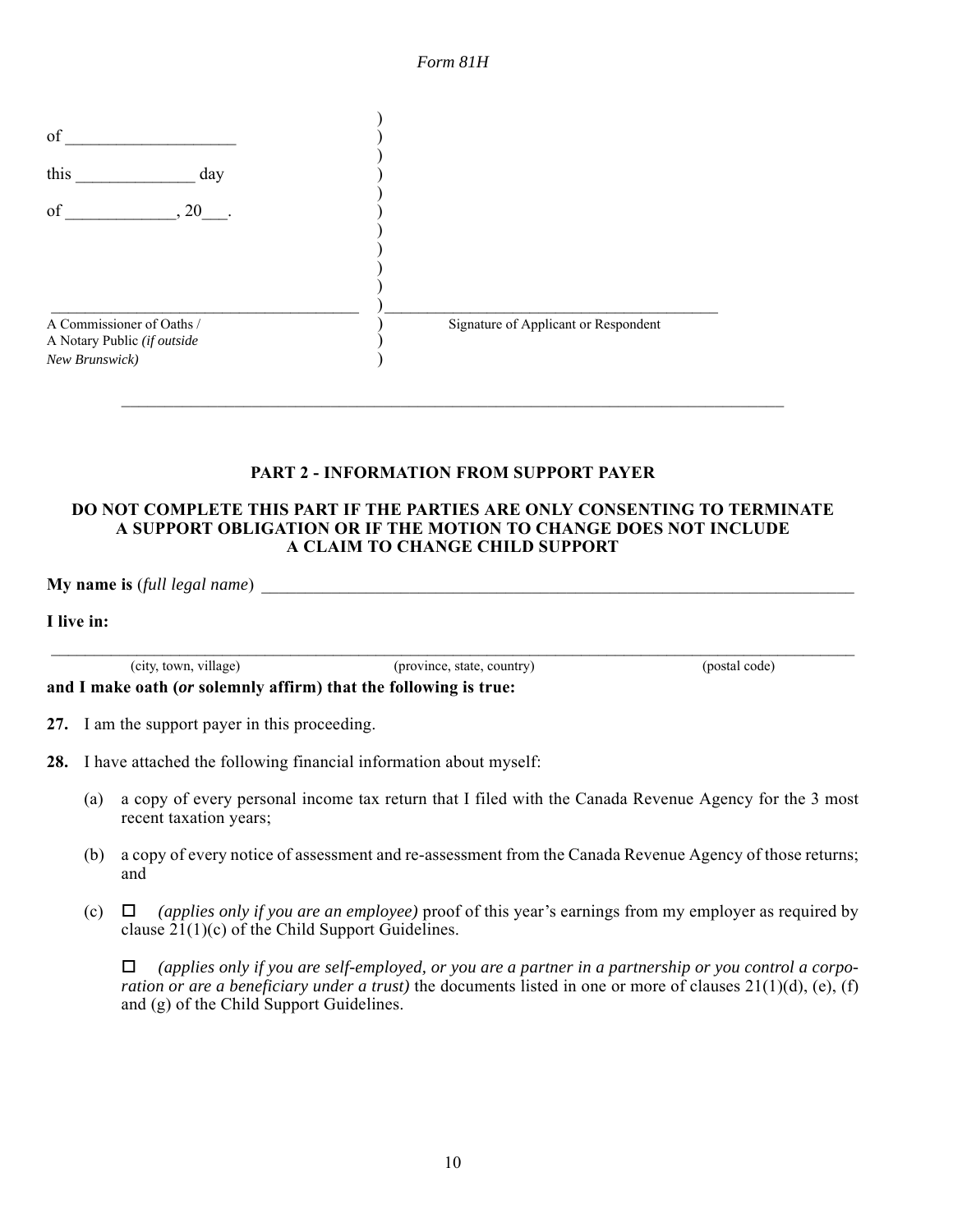| 29. | My total income                                                            |                               |        |                                                                                                                   |
|-----|----------------------------------------------------------------------------|-------------------------------|--------|-------------------------------------------------------------------------------------------------------------------|
|     | $\Box$                                                                     |                               |        |                                                                                                                   |
|     | was \$___________________ for last year; and<br>$\Box$                     |                               |        |                                                                                                                   |
|     | $\Box$                                                                     |                               |        |                                                                                                                   |
|     |                                                                            | $child(ren)$ is \$ per month. |        | 30. On the basis of my annual income, the table amount from the Child Support Guidelines for (number of children) |
|     | 31. My financial statement                                                 | $\Box$ is attached.           | $\Box$ | is not attached.                                                                                                  |
|     | <b>SWORN TO</b><br>(or SOLEMNLY<br>AFFIRMED)                               |                               |        |                                                                                                                   |
|     | before me                                                                  |                               |        |                                                                                                                   |
|     |                                                                            |                               |        |                                                                                                                   |
|     | in the Province, State or Country                                          |                               |        |                                                                                                                   |
|     |                                                                            |                               |        |                                                                                                                   |
|     |                                                                            |                               |        |                                                                                                                   |
|     |                                                                            |                               |        |                                                                                                                   |
|     |                                                                            |                               |        |                                                                                                                   |
|     | A Commissioner of Oaths /<br>A Notary Public (if outside<br>New Brunswick) |                               |        | Signature of Applicant or Respondent                                                                              |

 $\mathcal{L}_\mathcal{L} = \{ \mathcal{L}_\mathcal{L} = \{ \mathcal{L}_\mathcal{L} = \{ \mathcal{L}_\mathcal{L} = \{ \mathcal{L}_\mathcal{L} = \{ \mathcal{L}_\mathcal{L} = \{ \mathcal{L}_\mathcal{L} = \{ \mathcal{L}_\mathcal{L} = \{ \mathcal{L}_\mathcal{L} = \{ \mathcal{L}_\mathcal{L} = \{ \mathcal{L}_\mathcal{L} = \{ \mathcal{L}_\mathcal{L} = \{ \mathcal{L}_\mathcal{L} = \{ \mathcal{L}_\mathcal{L} = \{ \mathcal{L}_\mathcal{$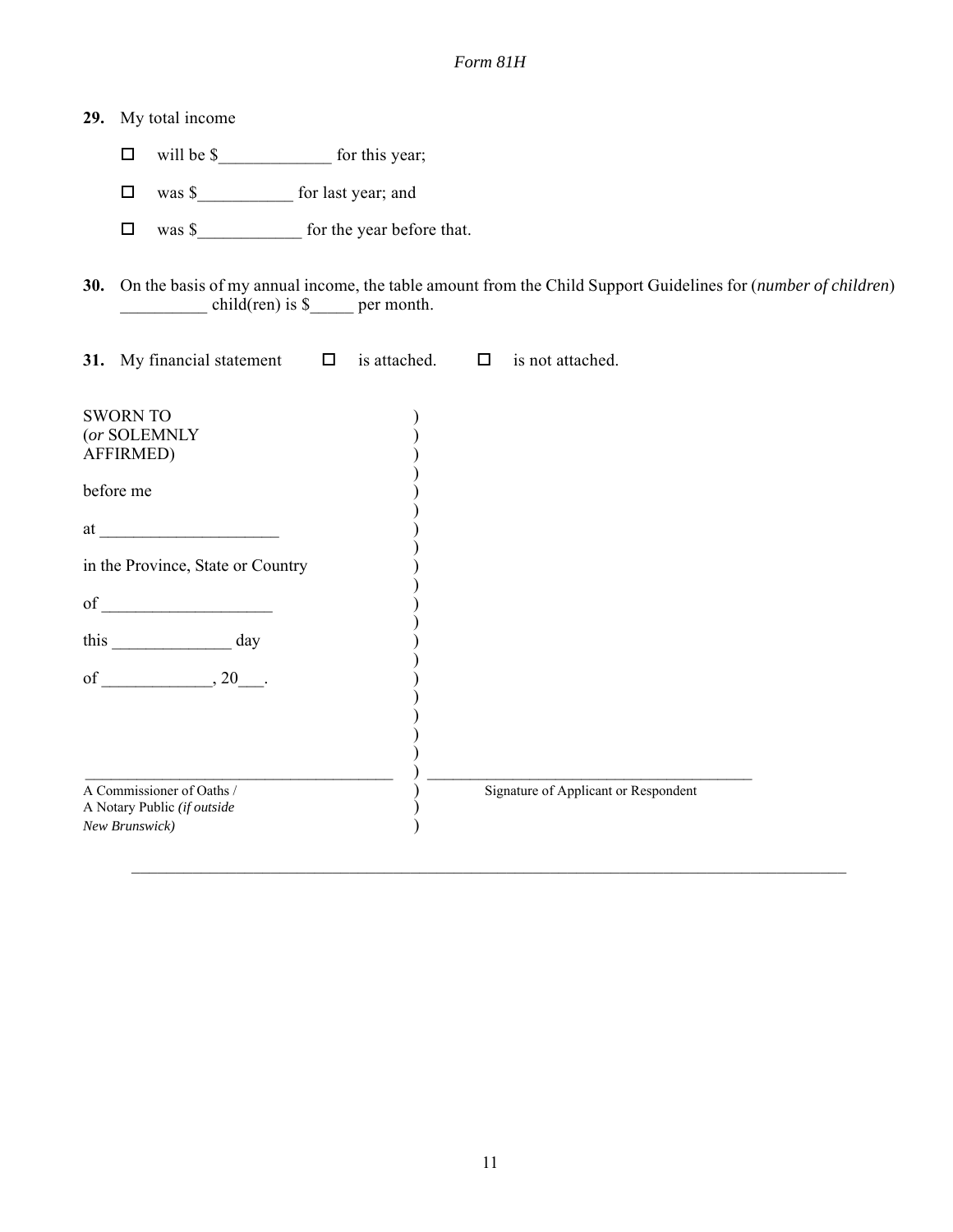#### **PART 3 - INFORMATION FROM SUPPORT RECIPIENT**

#### **DO NOT COMPLETE THIS PART IF THE PARTIES ARE ONLY CONSENTING TO TERMINATE A SUPPORT OBLIGATION OR IF THE MOTION TO CHANGE DOES NOT INCLUDE A CLAIM TO CHANGE CHILD SUPPORT.**

 $\mathcal{L}_\mathcal{L} = \{ \mathcal{L}_\mathcal{L} = \{ \mathcal{L}_\mathcal{L} = \{ \mathcal{L}_\mathcal{L} = \{ \mathcal{L}_\mathcal{L} = \{ \mathcal{L}_\mathcal{L} = \{ \mathcal{L}_\mathcal{L} = \{ \mathcal{L}_\mathcal{L} = \{ \mathcal{L}_\mathcal{L} = \{ \mathcal{L}_\mathcal{L} = \{ \mathcal{L}_\mathcal{L} = \{ \mathcal{L}_\mathcal{L} = \{ \mathcal{L}_\mathcal{L} = \{ \mathcal{L}_\mathcal{L} = \{ \mathcal{L}_\mathcal{$ 

**My name is** (*full legal name*)

**I live in:**

(city, town, village) (province, state, country) (postal code) **and I make oath (***or* **solemnly affirm) that the following is true:**

**32.** I am the support recipient in this case. *Fill in sections 33 and 34 only if:*

- *the change that you are requesting is for an amount that is different from the Child Support Guidelines;*

- *the change that you are requesting relates to a child:*
	- *over the age of 19 years,*
	- *for whom the payer stands in the place of a parent, or*
	- *with respect to whom the payer exercises not less than 40% of parenting time over the course of the year;*

*- where there are two or more children, each party exercises the majority of parenting time with one or more children;*

*- the payer's annual income as determined under the guidelines is more than \$150,000;*

*- either party claims that an order according to the guidelines would result in undue hardship; or*

- *there is a claim for special or extraordinary expenses.*
- **33.** I have attached the following financial information about myself:
	- (a) a copy of every personal income tax return that I filed with the Canada Revenue Agency for the 3 most recent taxation years;
	- (b) a copy of every notice of assessment and re-assessment from the Canada Revenue Agency of those returns; and
	- (c) *(applies only if you are an employee)* proof of this year's earnings from my employer as required by clause 21(1)(c) of the Child Support Guidelines.

 *(applies only if you are self-employed, or you are a partner in a partnership or you control a corporation or are a beneficiary under a trust*) the documents listed in one or more of clauses  $21(1)(d)$ , (e), (f) and (g) of the Child Support Guidelines.